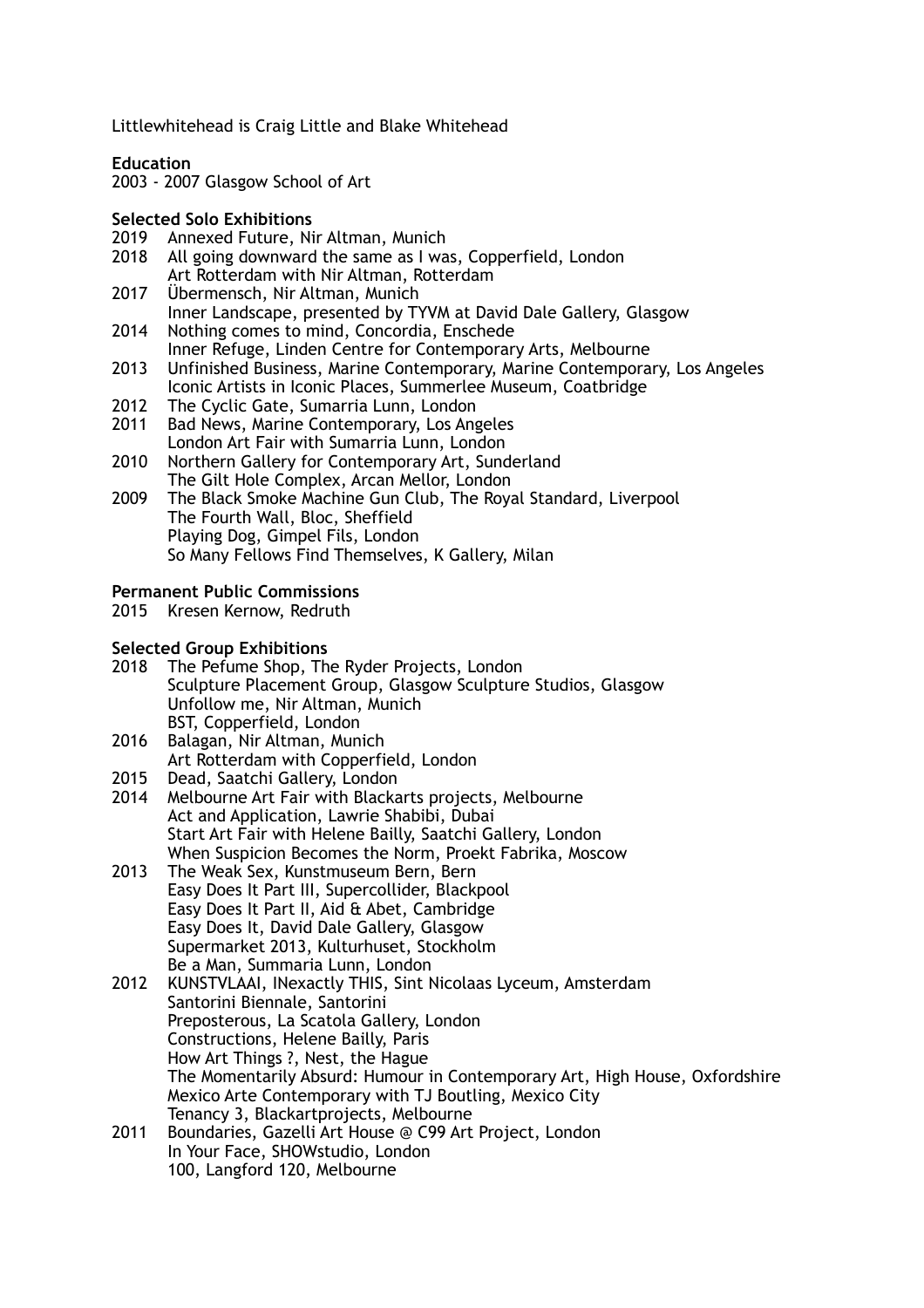Six Degrees, Monks Gallery, Lincoln Art Platform with Marine Contemporary, Los Angeles Revenge of the Pleasure Principle, KT Contemporary, Dublin Air I Breath, Gazelli Art House, London Modern Frustrations, Sumarria Lunn, London Between Worlds, Field, Folkestone Triennial, Folkstone British Art Now, Museum of South Australia, Adelaide If these walls could talk, Charlie James Gallery, Los Angeles If these walls could talk, Marine, Los Angeles Modern British Sculpture, Gimpel Fils, London Smokefall, Tintype, London Art First Bologna with Gimpel Fils, Bologna

- 2010 Prop, Departure Gallery, London Exteriority, Sumarria Lunn Gallery, London Figure Study, Gimpel Fils, London Space Made Live, Arthouse, Glasgow Newspeak: British Art Now, Saatchi Gallery, London Manifesten: A Ticket For A Ticket, Trolley Gallery, London Downstairs Review Part II, Gimpel Fils, London Arco Madrid with Gimpel Fils, Madrid
- 2009 Newspeak: British Art Now, The Hermitage, St. Petersburg Tales That Witness Madness, Elevator Gallery, London Alternative States, Gimpel Fils, London Nine days, seventeen hours, thirty two minutes, six seconds, 11 Howland, London Grey Matter, Talbot Rice Gallery, Edinburgh Wild is the Wind, Wall, London
- 2008 Bloomberg New Contemporaries, A Foundation, London Conjunction 08, Stoke-on-Trent Bloomberg New Contemporaries, A Foundation, Liverpool

# **Selected Publications and Press**

- 2017 Übermensch, published by Nir Altman Gallery, Munich (catalogue) 100X Handpicked, published by Saatchi Gallery and Christies
- 2016 Tatsuo Hino, *Littlewhitehead* published in Popeye Issue 835, Japan
- 2014 Ashley Crawford, *Littlewhitehead*, published in Vault Magazine Issue 7, Melbourne Tidal Lagoon Swansea Bay: International Sculpture Commissions, published by Cape Farewell
- 2013 Dr Kathleen Buhler, *The Weak Sex: How Art Pictures the New Male,* published by Kunstmuseum Bern (catalogue) Leah Oldman, *Odds and Ends,* LA times (review) *Unfinished Business*, published by Marine Contemporary (catalogue) Louise Donovan, *Be A Man!*, the Telegraph (review)
- 2012 *'Art Versus the Playground'*, NRC Handelsblad (review) *Scottish Art News Magazine*, Published by the Fleming Collection

2011 *Beautiful Decay "7": Class Clowns Air I Breath,* published by Gazelli Art House (catalogue) Francesca Gavin, *100 New Artists*, published by Laurence King Leah Ollman, *littlewhitehead at Marine Contemporary,* Los Angeles Times (review) *Bad News* published by Marine Contemporary (catalogue) Bya Moret, *If these walls could talk - a conversation*, Whitehot Magazine (review) Georgina Adam, *The Art Market: Asian Joust,* Financial Times

## 2010 Jez Tozer *The Alchemy Series: Negrado,* artist book published by 'the Alchemy Se ries / 2010

*No Oil Paintings,* The Guardian Nick James, *Interviews-Artists Volume II*, published by CV Publications

*Newspeak: British Art Now*, published by Booth-Clibborn Editions (catalogue) *A-N magazine*, March 2010 (cover image)